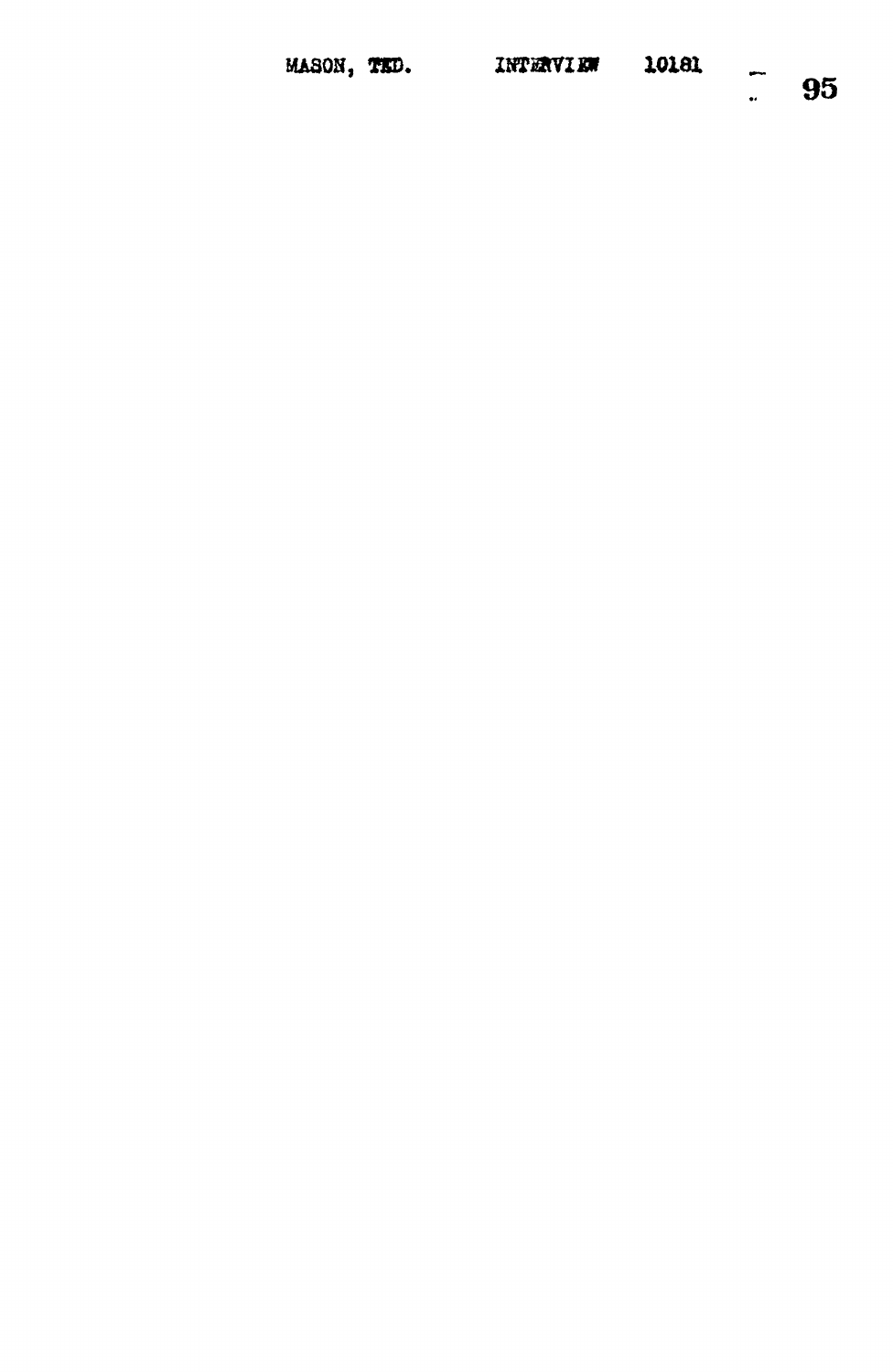|                                                                           | $-8 -$<br>BIOGRAFHY FORM<br>WORKS PROGRESS ADMINISTRATION<br>Indian-Pioneer History Project for Oklahoma | Form $A - (S - 145)$                          | 96<br>A. |
|---------------------------------------------------------------------------|----------------------------------------------------------------------------------------------------------|-----------------------------------------------|----------|
| MASON, TED                                                                | <b>INTERVIEW</b>                                                                                         | 10181                                         |          |
| Field Worker's name Jasper H. Mead.                                       |                                                                                                          |                                               |          |
| This report made on (date) March 11.                                      |                                                                                                          | $\mathcal{A}^{\mathcal{A}}$<br>$\mathbb{R}^n$ | 193g     |
| 1. Name Mr. Ted Mason.                                                    |                                                                                                          |                                               |          |
| 2. Post Office Address Chickasha, Oklahoma.                               |                                                                                                          |                                               |          |
| 3. Residence address (or location) 1119 Penn Avenue,                      |                                                                                                          |                                               |          |
| 4. DATE OF BIRTH: Month August Day 15 Year 1874                           |                                                                                                          |                                               |          |
|                                                                           |                                                                                                          |                                               |          |
|                                                                           |                                                                                                          |                                               |          |
| 6. Name of Father J. W. Mason, Place of birth Virginia,                   |                                                                                                          |                                               |          |
| Other information about father Age 93; still living.                      |                                                                                                          |                                               |          |
| Name of Mother<br>7.                                                      | . Zaralda Lindalay                                                                                       | Place of birth                                |          |
| Other information about mother Died at the age of 68.                     |                                                                                                          |                                               | ķ.,      |
| Notes or complete narrative by the field worker dealing with the life and |                                                                                                          |                                               |          |

story of the  $_4$ erson interviewed. Refor to Manual for su $_\mathrm{c,c}$ ested subjects and questions. Continue on blank sheets if necessary and attach firmly to this form. Number of sheets attached 3 3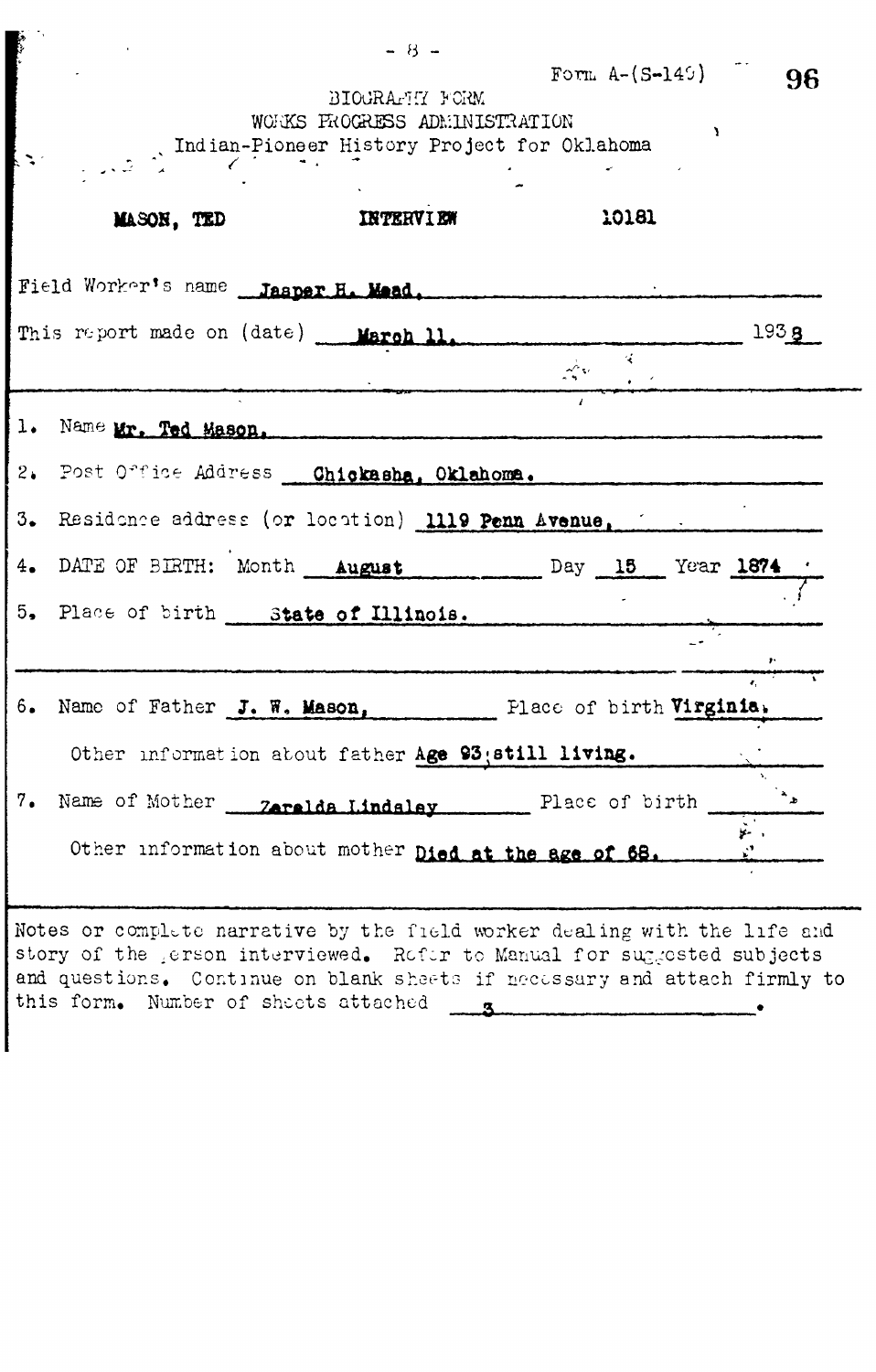**Jasper H. Mead, Investigator, Kerch 11, 1938.**

> **An Interview with Mr. Ted Mason, 1119 Penn Avenue** *\*.* **Chickasha, Oklahoma.**

**My name i3 Ted Mason. I was born August 15th, 1874, in the state of Illinois, sixty-four years ago. The first place I landed when I came to the Territory was about two miles east of Chickasha on the Henry Johnson Ranch. There were lots of cattle and tall grass on this ranoh and there was also some farming.**

I got \$50.00 per month as a farm hand. Chickasha.at **the time I first landed here in 1904 or 1905, was known to have the largest feeding pens in the world. The main water supply came from dug wells and from the Washita River. The Washita River is a spring-fed stream and ia very small but I think it runs more water then Red River.**

**Chickasha, in 1905, was a very small place with dirt streets and plank sidewalks and all of its buildings were frame but two and they were of small bricks made of red clay. These bricks were made at a place about two miles south of Chickaaha on what is now called the old Baker Hill.**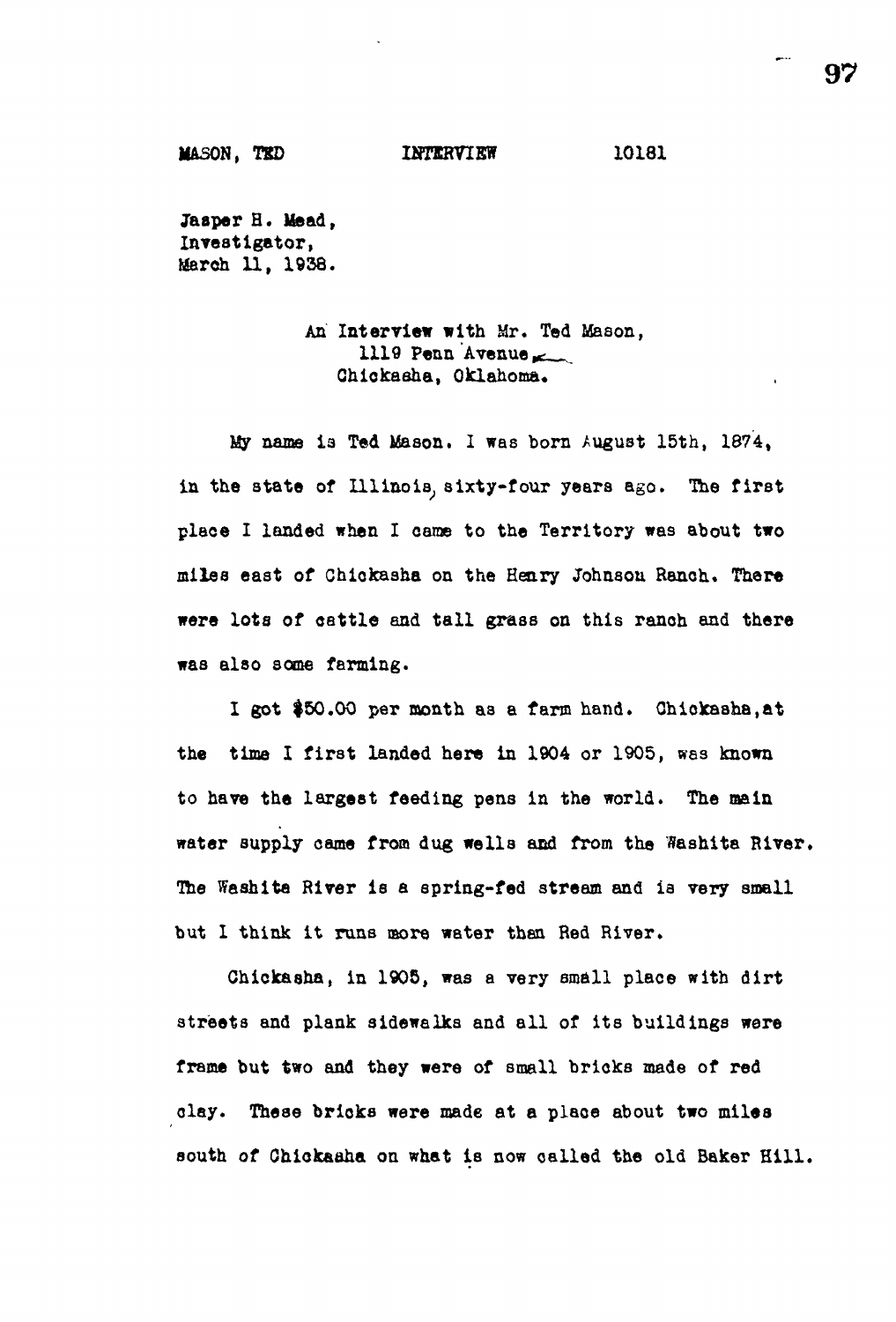## **- 2-**

**Tbe post office in Ohiokasha has been moved three times since 1905. It was located twice on Third street** and is now located on North Fourth Street.

**Some old timers who have lived in Ohiokasha longer than I have, Bay that the main street in Chic kasha used to be the bed of the Washita River and I know it to be a faot that when you dig wells and storm cellars in different places you dig up shells of all sizes and shapes.**

**There uaed to be a wooden building which stood up on stilts on the southwest corner of Third and Chiokasha** Avenues and under this bu lding there was a hitching raok, **and I have tied my horse under there lots of times.**

**The Rook Island Railroad which runs north and south was built through Cbickaaha in 1898, and the '?risoo which runs east and west was built through there in 1908.**

**The Hook Island Hailroad is the railroad that did away with the old Chisholm Trail which ran north out of** Texas, across Oklahoma<sub>,</sub> and into Kansas. This trail came **about three miles east of Chickasha, where it oroased the** Little Washita River about a mile and a half northwest of

**: 98**